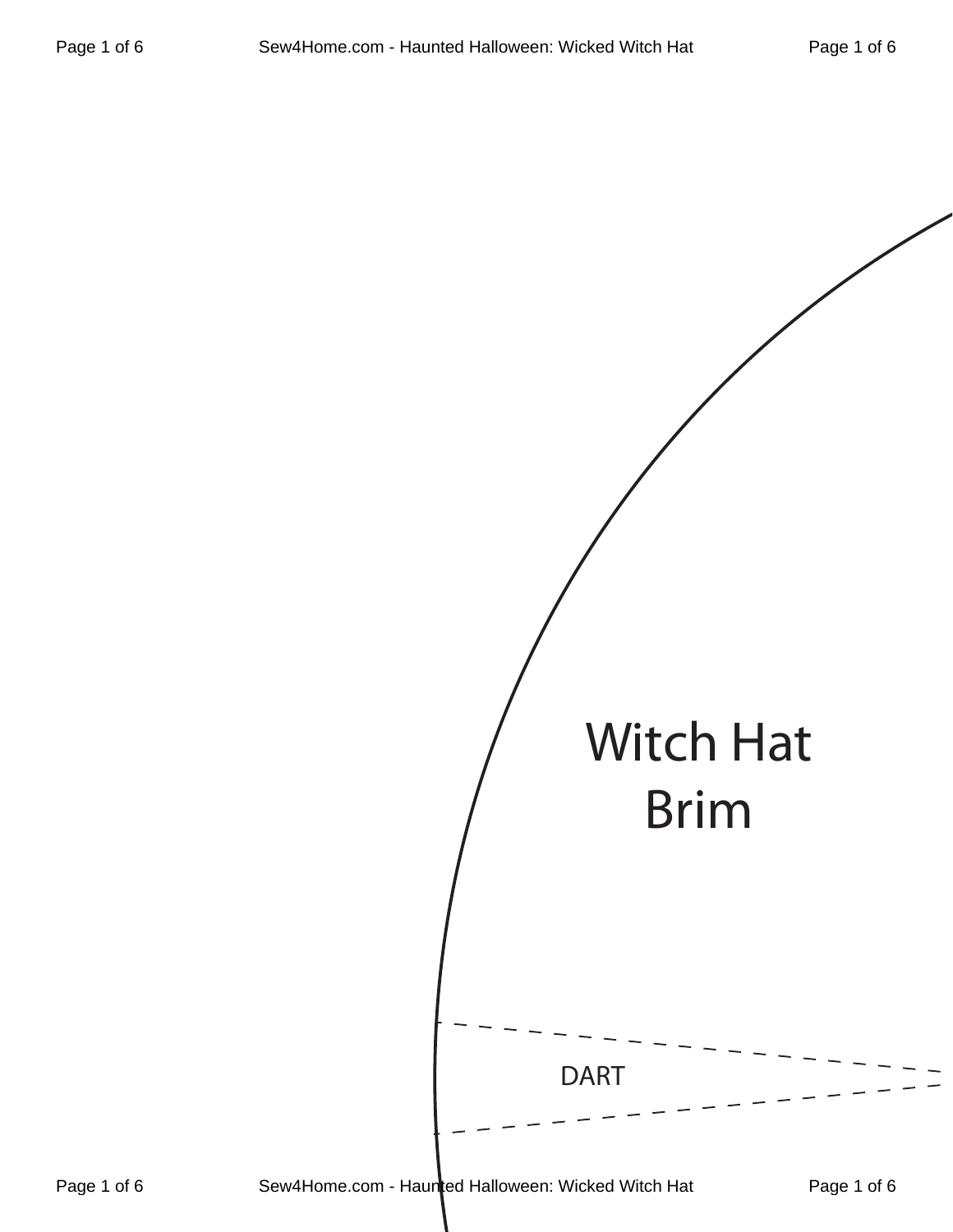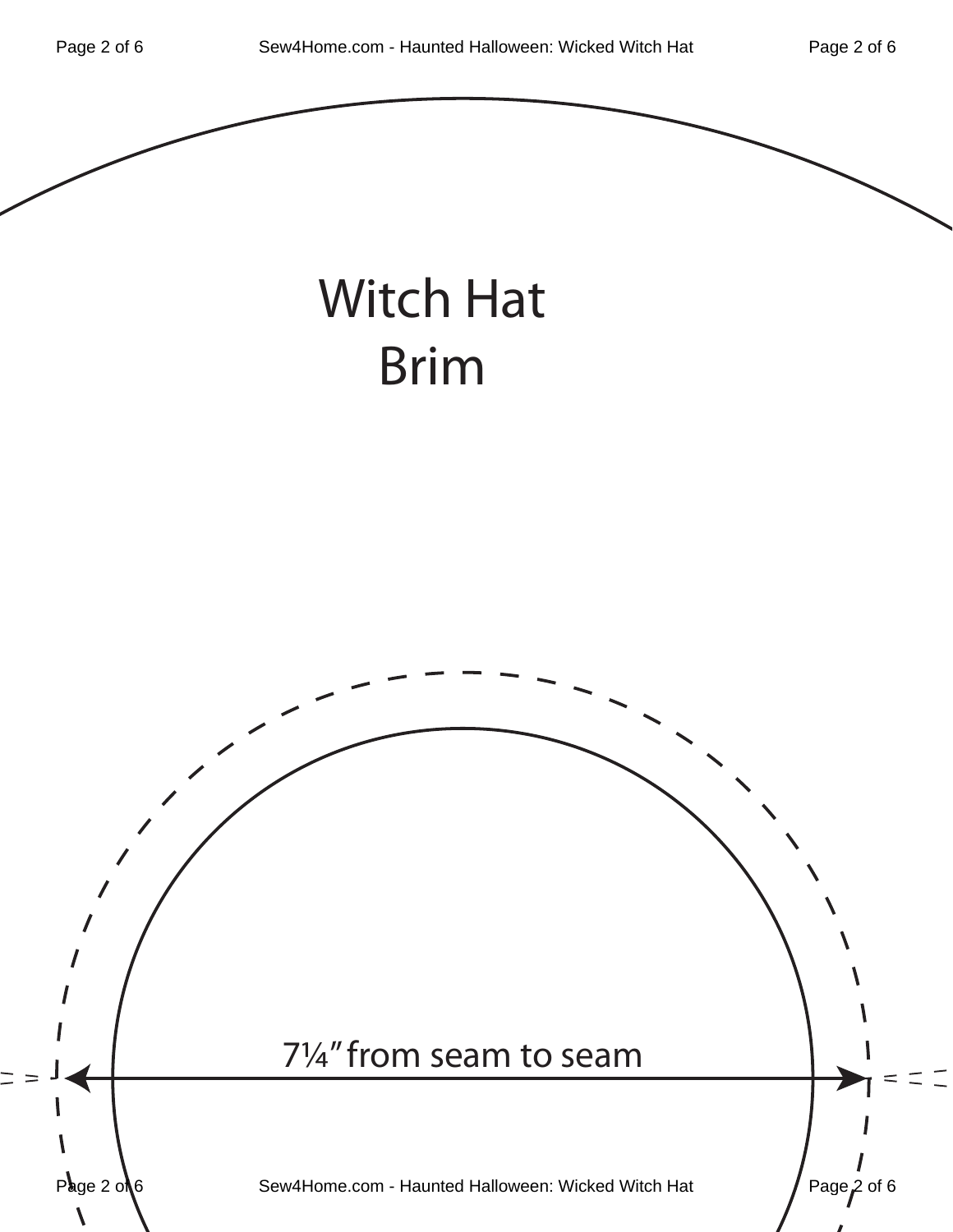|            | <b>Witch Hat</b>                                                |         |
|------------|-----------------------------------------------------------------|---------|
| Dao 2 of E | <b>Brim</b><br><b>DART</b><br>$C_{\text{OM}}/L_{\text{OM}}$ com | امبرمكا |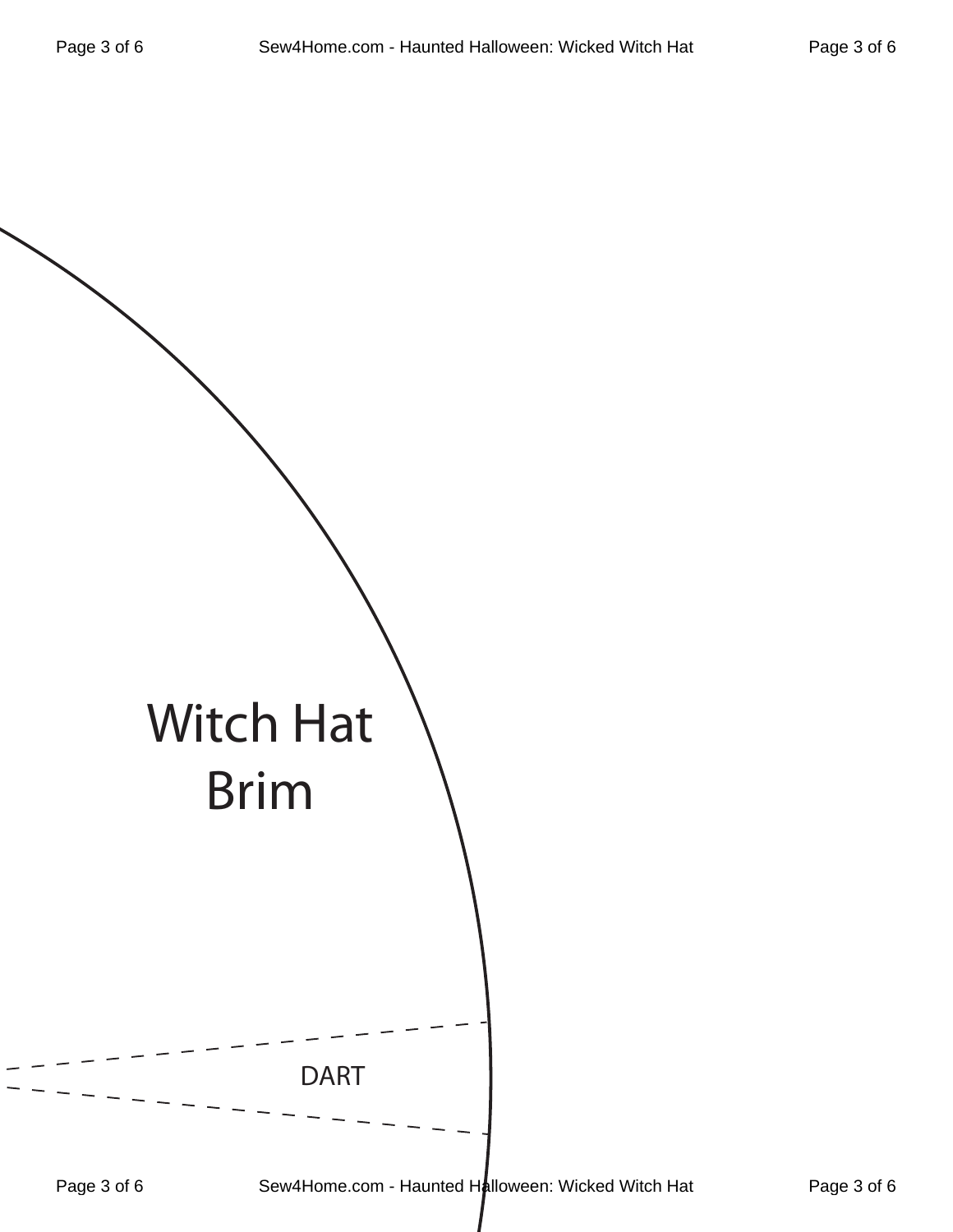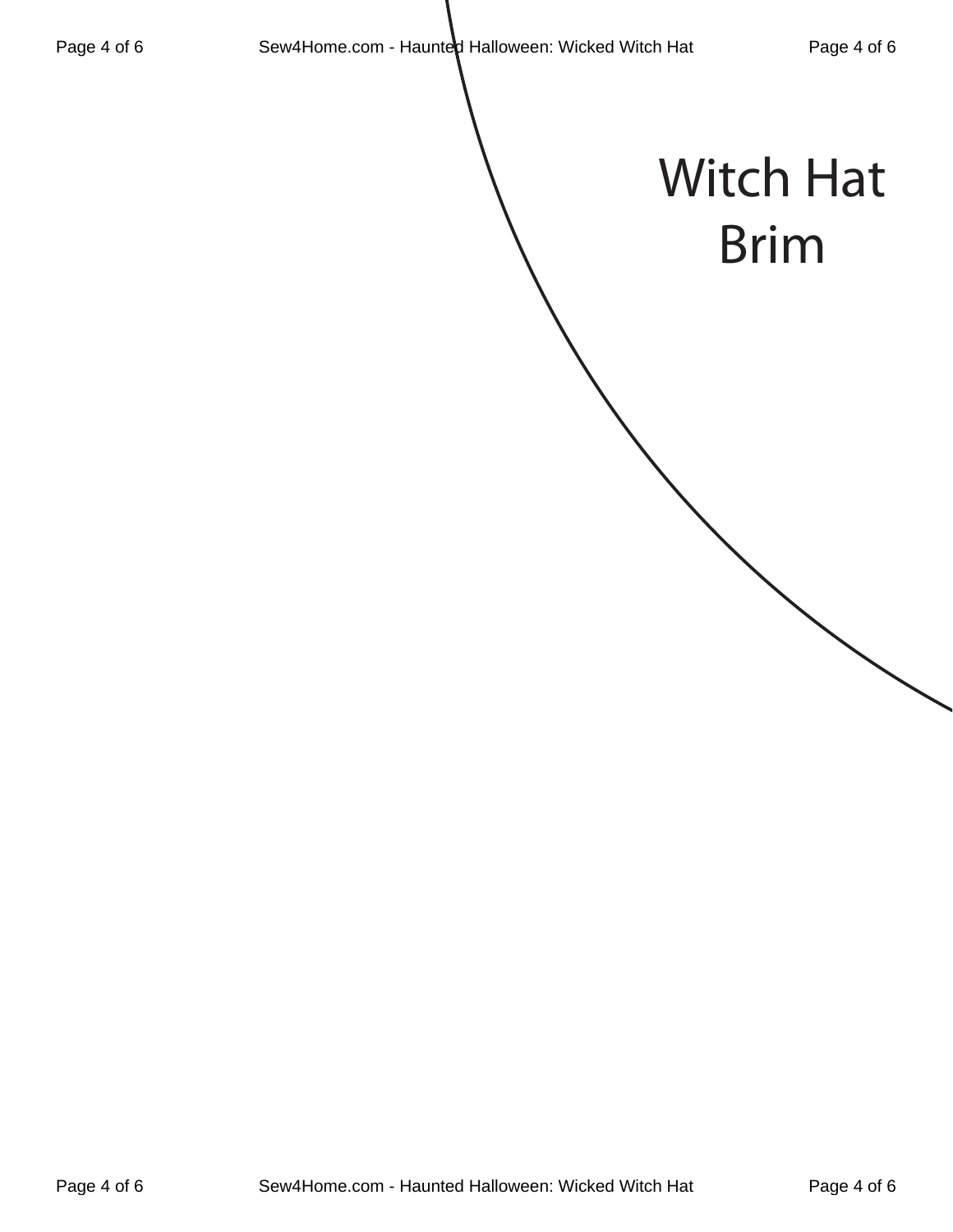

## Witch Hat Brim